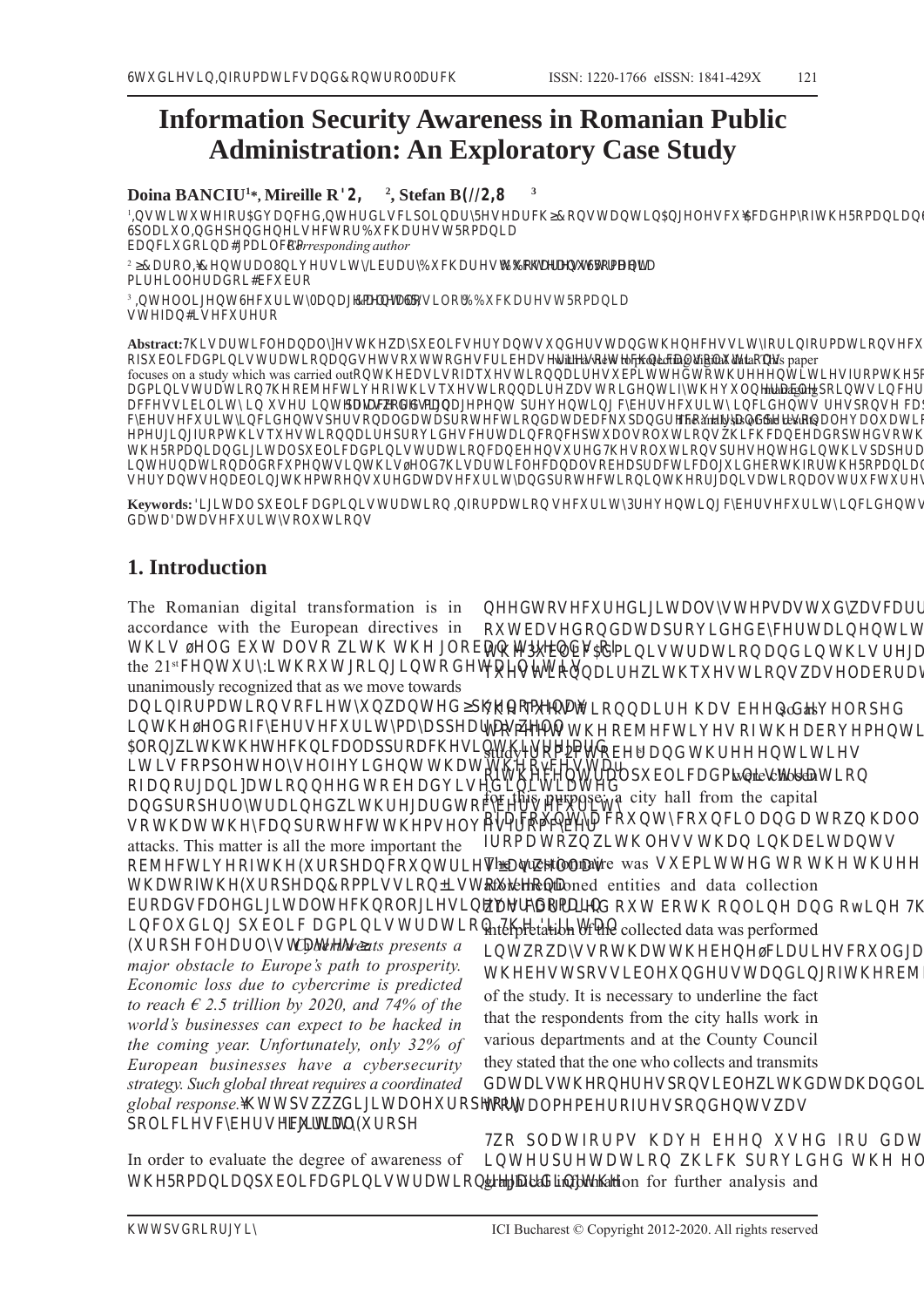synthesis. After data processing had been carried out, it could be observed that the results were similar and gave a significant understanding of the objectives of the study.

# **2. Research Problem and Methodology**

This study combines elements aligned with today`s international standards for cybersecurity audits, with guidelines and best practices in the field of information technology, along with different technics for data processing, based on an anonymous questionnaire.

- *a) ISO 27001.* The standard employed with a view to elaborating the questionnaire and the related report is *ISO 27001:2017 – Information Technology, Security Technics, Management Systems for Information Security*, elaborated by the International Organization for Standardization and translated by the Romanian Standards Association.
- *b) Questionnaire.* The questionnaire includes 26 questions regarding information security, divided as follows:
- I. Information about the respondent
- II. Managing the users` accessibility
- III. Password management
- IV. Preventing cybersecurity incidents
- V. Response capacity to cybersecurity incidents
- VI. Use of personal devices
- VII. External storage devices
- VIII. Protecting personal data
- IX. Data back-up

# **3. Interpretation of Results**

The results derived from the analysis of the questionnaire are presented below:

### **3.1 Information About the Respondents**

It can be noticed that senior respondents are prevalent, based on hierarchy and biological age. These categories are not included in the pilot study, in relation to the total number of employees. Also, hierarchy and age-related categories are not represented at all. It is recommended to incorporate as many public institutions as possible in the second phase of the project in order to increase the number of respondents and with a view to improving the statistical significance of the study.

# **3.2 Managing the Users` Accessibility**

a) It can be noticed that passwords are used extensively for each and every application utilised by the employees of public institutions. Nevertheless, in 25% of cases users have reported using the same login credentials for several applications, which represents a cybersecurity risk. This can be improved by specialized training and knowledge transfer regarding the best possible way to use passwords and applications.

b) None of the respondents reported using the "single sign-on" system (a single authentication for every application using a single server base system from Active Directory or LDAP*-Lightweight Directory Access Protocol*). This system is the most efficient one for preventing the repetition of passwords used for several applications and for preventing other misuse instances related to the login credentials.

c) 75% of the respondents do not gain access to their office through a magnetic card and this leads to the impossibility to restrict physical access only to the authorized employees. The inexistence of these access restriction systems makes the cybersecurity audit impossible in case a security incident occurs.

d) The VPN usage percentage for securing connections is 0%. The interception of communications represents a major risk for any network. The immediate transition to a secure communication network by using VPN is advised for all employees.

Making information security simple for employees is key for ensuring that the security policies are understood and applied down to the most basic activities. A single sign-on system is adequate for employees who work with many applications in their daily activities. Login credentials are no longer stored within multiple data bases, and because there is only one set of credentials, employees won't be tempted to write it down in a separate physical or electronic document as they do when they are faced with a lot of login credentials – as they reported. Moreover, a single sign-on system will make sure that best practices are followed with regard to the regular change of passwords. In this respect, it should be mentioned that only 25% of the employees participating in the survey reported that they change the passports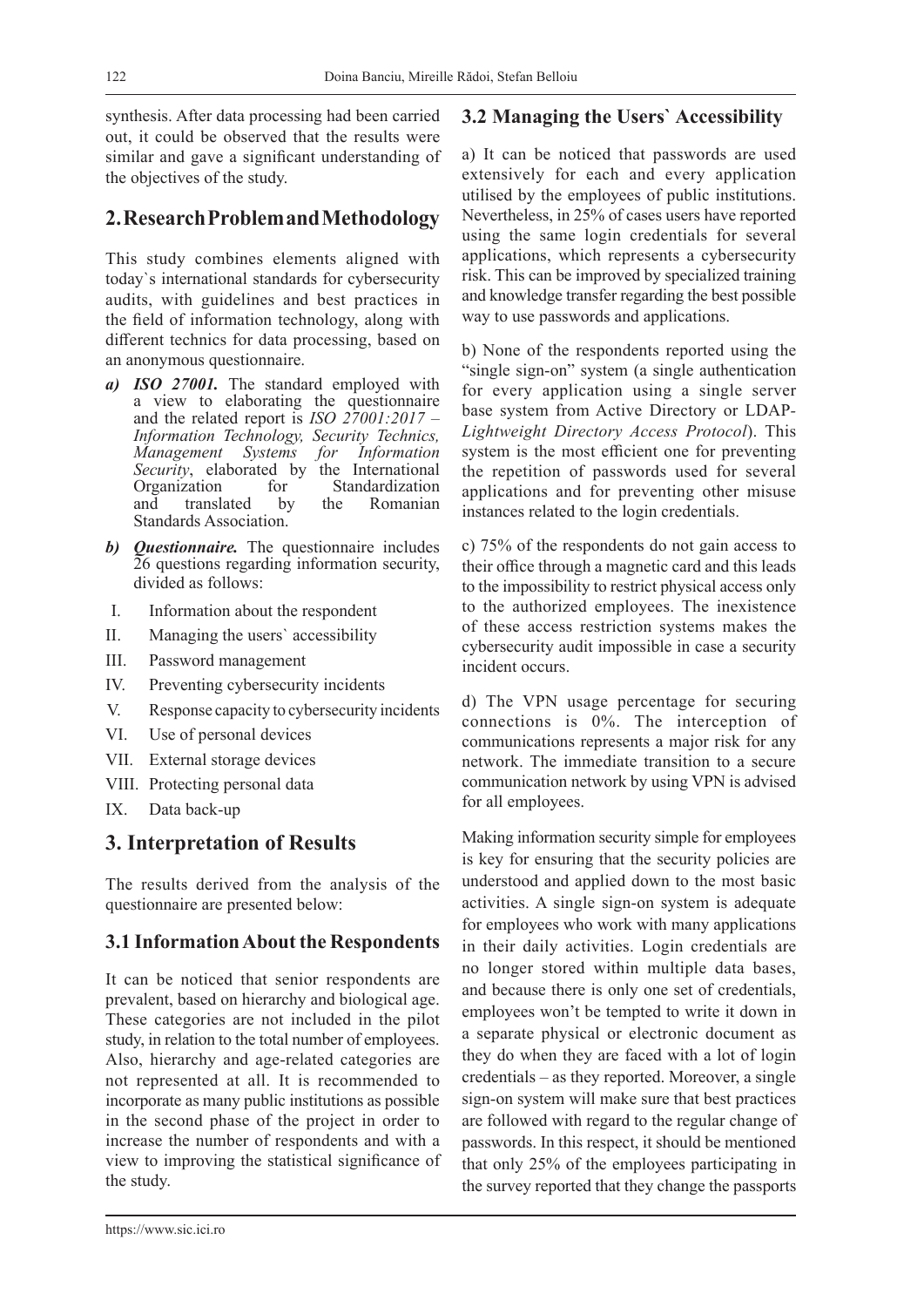

**Figure 1.** https://www.conceptdraw.com/solution-park/computer-active-directory

they use accordingly. Figure 1 illustrates an Active Directory deployment which is suitable for public institutions.

Local government institutions communicate mainly with other government institutions, and with citizens and companies. To the largest extent, office communication lies in document transfers. At this point the main focus is on the outbound traffic that takes place throughout the internet infrastructure, which is a highly insecure environment. Because of the way Romanian bureaucracy works, the types of documents transferred, and the destinations are the same.

Therefore, data transfers can be secured much more easily. The model proposed is a Gatewayto-Gateway IPsec VPN. This Architecture protects communication between networks by setting up specific servers / gateways in those networks in order to establish an encrypted communication channel between them. This ensures data confidentiality and integrity through cryptographic checksums and encryption (see Figure 2).

As the data communication is only protected between the two VPN gateways, it follows that the networks in the institutions implementing such a system should be secured.



**Figure 2.** Gateway-to-Gateway VPN - Draft NIST Special Publication 800-77, Revision 1, Guide to IPsec VPN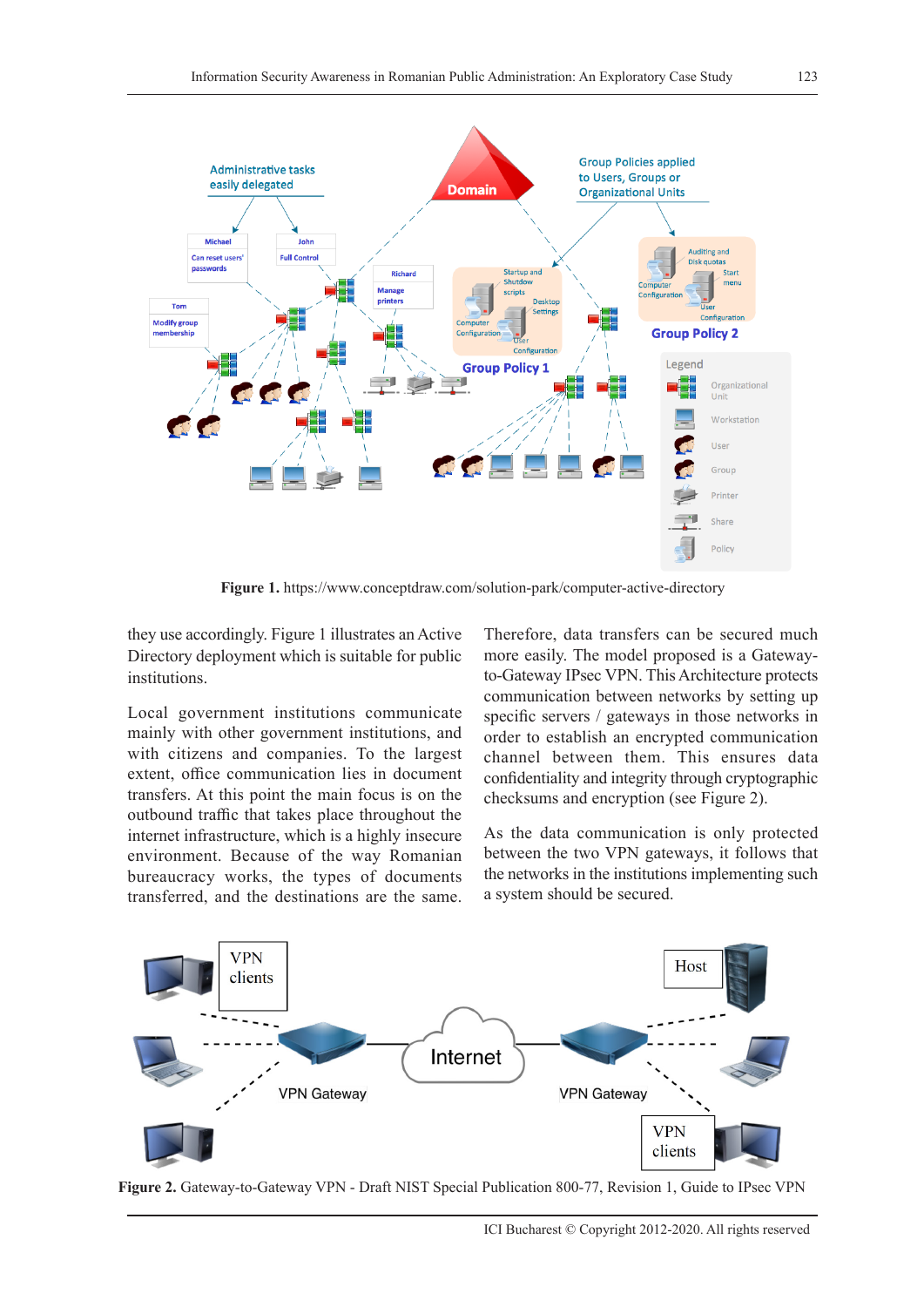The authors of this paper have no knowledge of penetration testing and vulnerability scans being performed at the target institutions and as such, establishing the security level of the respective networks is outside the scope of this paper.

# **3.3 Password Management**

a) Only 25% of the respondents regularly change passwords in accordance with the standards and best practices in the cybersecurity domain. Keeping the same password for a long period of time, in conjunction with the fact that the respective passwords are weak (few characters, generic formulations found in hacker's dictionaries), and that they are often transmitted to work colleagues can lead to a high risk level as cybersecurity is concerned.

b) The number of characters a password contains is very important for its security. The average number of characters reported by respondents is 8,25 which is low and it is advisable that the passwords contain at least 16 characters, and use the full ASCII character set, which would turn them into strong passwords.

c) 25% of the respondents keep their passwords on paper. This represents a security risk. It is advised that in case that the single sign-on system does not exist one use a password manager for improving security.

# **3.4 Preventing Cybersecurity Incidents**

a) In the surveyed institutions, preventing cybersecurity incidents lies in the installation of antivirus and anti-malware programs on the computer terminals of the employees. This solution is substandard if one takes into account that the employees of these institutions work with confidential information and sensitive data. The number of training sessions provided to each employee is below the recommended standards and best practices in the cybersecurity domain. To a significant extent, the cybersecurity-related attack vectors are targeted towards people and not the information systems so as to speculate on the lack of attention and also on lack of awareness and training.

b) Many answers show that the employees have not been trained through courses and workshops in order to understand the nature of cyber threats, to know how to identify them and how to prevent them. All employees should participate in a series of periodical courses that would increase their awareness towards cyber threats and improve the related prevention methods.

c) 50% of the IT specialized departments of the surveyed institutions regularly send instructions and notifications regarding the prevention methods related to cyber-attacks. These notifications are among the simplest ways for keeping the employees with regard to the cybersecurity risks related to their activities, especially as the phishing attack vectors (electronic deception) are concerned. The other 50% of the surveyed institutions have a merely passive role in the cybersecurity policy – they send notifications and instructions to their own employees only after a security incident occurred.

The implementation of a preventive approach with regard to cybersecurity risks among the employees of the surveyed institutions starts by focusing on the related standards, guidelines and best practices. These need to be implemented and adapted to the specific needs of the respective institution and to its infrastructure.

#### **3.5 Response Capacity to Cybersecurity Incidents**

a) 50% of the respondents failed to act properly when dealing with a cybersecurity incident. These incidents are tackled by specialized departments, such the IT or Cybersecurity Department and any delay in reporting them leads to damages and data theft. It is advisable that the employees of an institution be trained about how to act properly in this kind of situations.

b) 75% of the respondents did not receive instructions and did not get acquainted with the procedures related to the way they should react when a security incident occurs. This leads to major risks for the surveyed institutions, such as an interruption or delay related to the provided services, data leakage, as well as the impossibility to audit the respective incidents. An immediate elaboration of instructions and data security procedures is advised in order to improve the response capacity of the employees of the respective institutions.

Employees need to be aware of the existing threats and of how to identify them, and how to respond to them in order to protect the assets of an institution,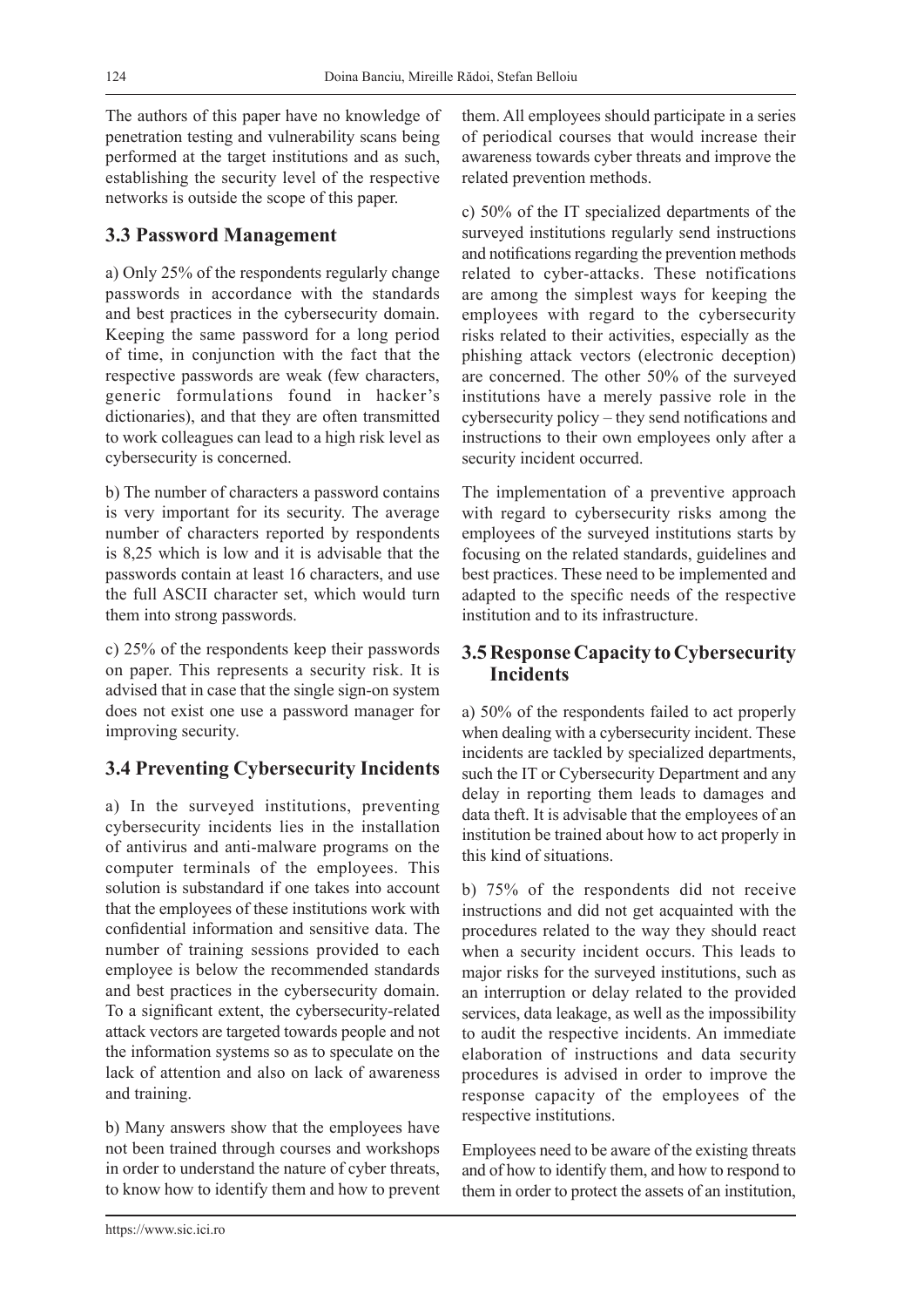

**Figure 3.** WP2018 O.1.2.1 - ENISA Threat Landscape 2018

its sensitive data and the personal data related to its employees. According to the European Union Agency for Cybersecurity, the main threats for European citizens are shown in Figure 3:

The employees of the IT or Cybersecurity departments within the surveyed institutions must take the necessary measures in order to raise the awareness among the rest of the employees on the above-mentioned topics otherwise suspicious activities and security incidents may go unnoticed and/or unreported, which would lead to a widespread cybersecurity risk.

Data security procedures should be designed in order to reduce cybersecurity risks and incident response times and increase the cyber resilience of the systems of the surveyed institutions, along the guidelines related to the risk management framework (see Figure 4).

### **3.6 Use of Personal Devices**

a) In 50% of cases respondents have reported that they use at least one personal device for work. This leads to security risks for the institution, because it cannot control personal devices or know what kind of confidential information or personal data is stored on it, therefore it cannot improve its security level, because this aspect is out of its jurisdiction. It is advisable that employees of an institution use only work with devices provided by the respective institution and not with personal ones.

In order to implement this recommendation, an immediate elaboration of the current procedures and instructions is necessary, with a view to restricting the use of personal devices at work. Also, these devices need to be connected to a network which is different from the one to which the devices at the workplace are connected in order to minimize cross-contamination.

b) The answers to subsequent questions show us that institutions have succeeded in segregating the employees` home environment from their work environment as far as the use of personal applications is concerned. None of the respondents use personal applications for dialogue or for sending work-related documents.

# **3.7 External Storage Devices**

a) 100% of the employees who use external storage devices do not secure these devices, do not restrict access to them through passwords and do not encrypt those devices so that unauthorized people cannot read them. This is a major security risk for the surveyed institutions, because memory sticks, hard disks and DVDs can store a huge volume of data, and they can circulate freely and unaudited inside and outside of the institution therefore is impossible to guarantee the integrity of the data stored on these devices. Also, due to the fact that anyone can copy anything on these unsecured storage devices they represent an important attack vector for malware and viruses.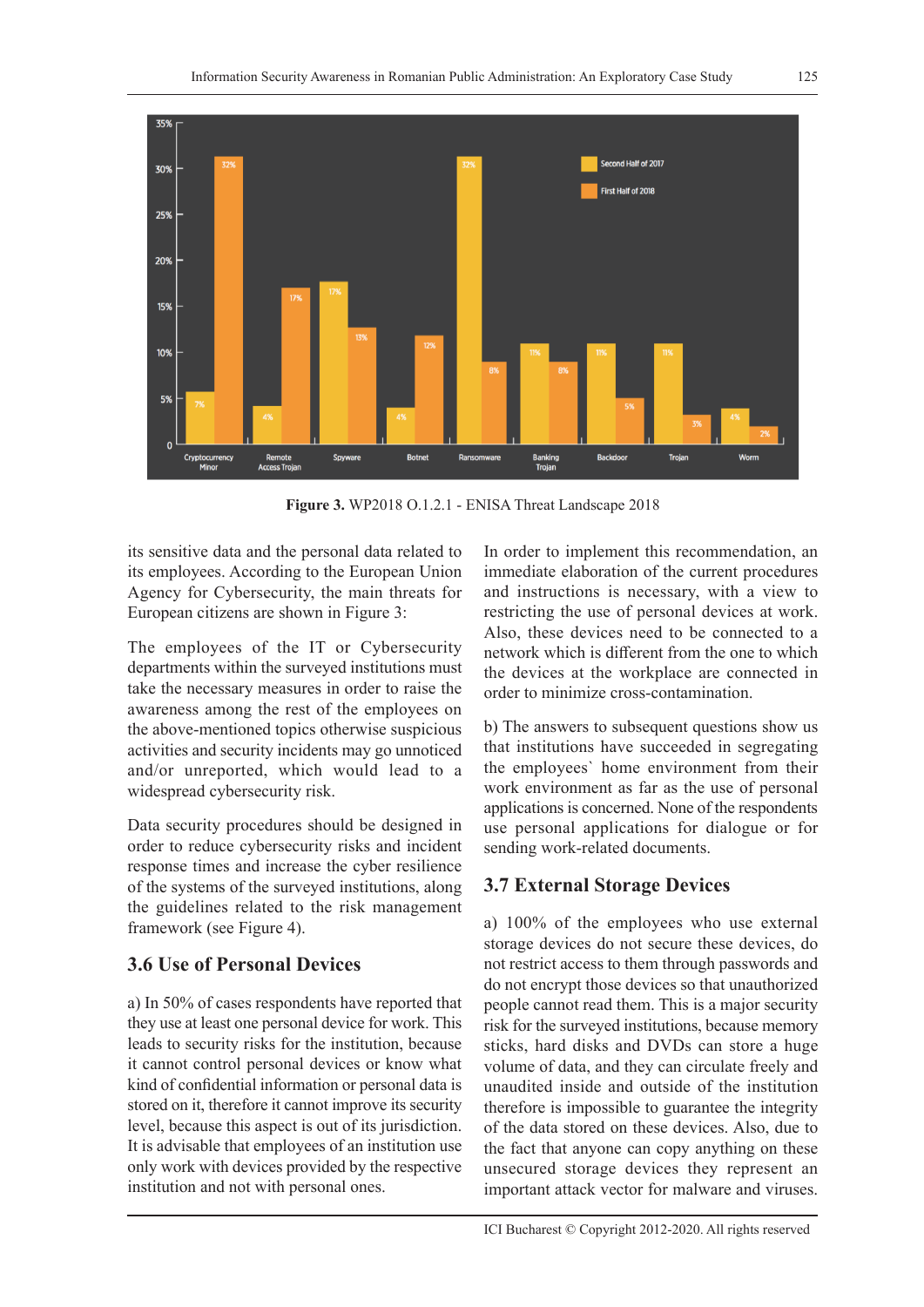

**Figure 4.** European Union Agency for Cybersecurity, Risk Management Framework: https://www.enisa. europa.eu/topics/threat-risk-management/risk-management/current-risk/business-process-integration/the-enisarm-ra-framework

The immediate elaboration of certain procedures and restrictions regarding external storage devices is advised along with the implementation of an encryption program.

b) For securing these external storage devices, we recommend using tools for "full disk encryption", as such access to the data is allowed only after successful authentication. The confidential data peculiar to an institution is only allowed after one`s successful authentication. Employees should use strong login credentials for these portable storage media, just like on the laptops or desktops they use at their workplace (see Figure 5).



**Figure 5.** Boot Sequence for Full Disk Encryption Software - NIST SP 800-111, Guide to Storage Encryption Technologies for End User Devices: https://nvlpubs.nist.gov/nistpubs/Legacy/SP/ nistspecialpublication800-111.pdf

#### **3.8 Personal Data Protection**

a) 50% of the respondents reported that they do not process personal data, although this seems unlikely due to its widespread and frequent use. This answer in conjunction with the inefficient measures reported in other question lead to the conclusion that the employees of the surveyed institutions are neither aware, nor trained to properly protect personal data according to the applicable legislation. It is advised to initiate and provide courses on the GDPR legislation in order to increase awareness and enhance practical knowledge in this field at an institutional level.

b) In this particular case, due to the fact that conformity with the legislation regarding the protection of personal data is mandatory, beside the common risks may arise by processing any kind of confidential data in an inadequate way, financial risks may also occur based on the probability of certain costly penalties that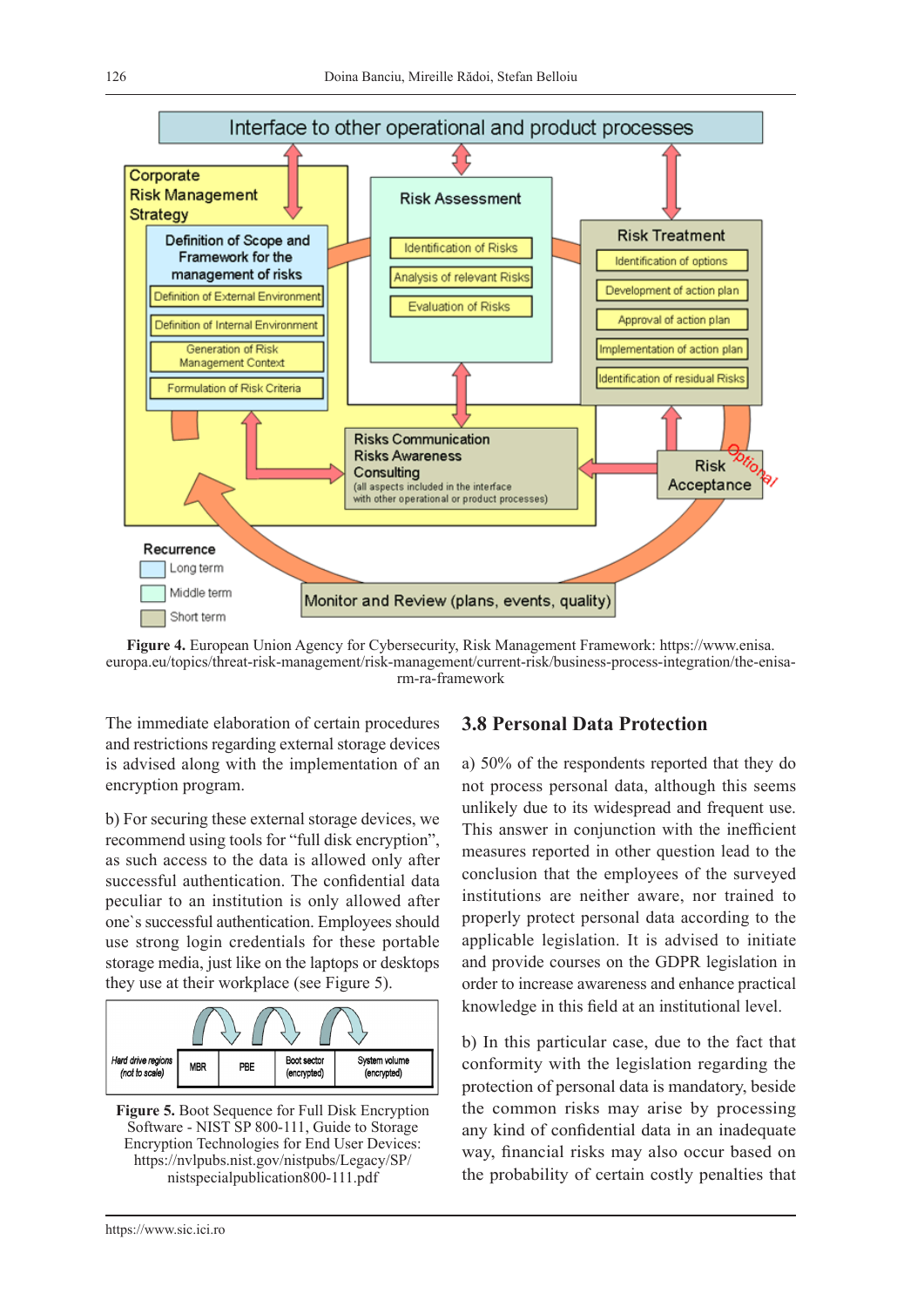

**Figure 6.** The registered complaints vs fines for Romania with regard to personal data protection - Annual Reports 2015-2019 of *The National Supervisory Authority for Personal Data Processing* - https://www. dataprotection.ro/?page=Rapoarte%20anuale&lang=ro

could be applied to the surveyed institutions by the Surveying Authorities. The lack of training in this domain can make the employees of an institution break the rights of fellow citizens without knowing it (including the rights of their colleagues) and overlook the recommendations of GDPR legislation. Hence, the stress on training the staff in this regard and on elaborating a clear set of related procedures becomes even heavier.

c) The data from The National Supervisory Authority for Personal Data Processing shows a very clear upward trend when it comes to the number of complaints received from Data Subjects.

The number of opened investigations is also on an upward trend just like the percentage of complaints. The plotted values below show an increase of 270% in the number of fines imposed by the Supervisory Authority in 2019 as compared to 2018. Both trends, that is the increase in the number of complaints and fines, are expected to continue as more and more citizens become aware of their rights regarding the protection of personal data and defend them against any negligence or abuse from the part of public and private institutions (see Figure 6).

As such it is plausible that the institutions that took part in the afore-mentioned survey may be subject to more audits and fines as the expectations of citizens rise.

Another key piece of evidence that makes the need for GDPR training of employees even more stringent is the fact that for 2018 (the only available year for this type of data), the number of personal data breaches notified to the Supervisory Authority is higher for the public sector  $-168$  as compared to the private sector – 144.

This is understandable when taking into consideration the chronic underinvestment in IT and cybersecurity infrastructure in the context of Romanian public institutions and the heavy bureaucracy generated by the hundreds of copies of the same personal data which are circulated throughout the local and central government institutions**.**

#### **3.9 Data Back-up**

a) 75% of the employees of the surveyed institutions are not familiar with the back-up systems meant for the data they are working with. Although technical knowledge is not important for employees outside the IT department, it is important for them to know what data should be backed-up, whom they should contact for restoring the data they work with in case they lose it, how long that process might take, etc. This information is important as it can help those employees plan their workflow, and minimalize delays and data loss. In this regard, internal meetings with the IT department are highly recommended.

b) It is also recommended that one investigate the level of functionality and implementation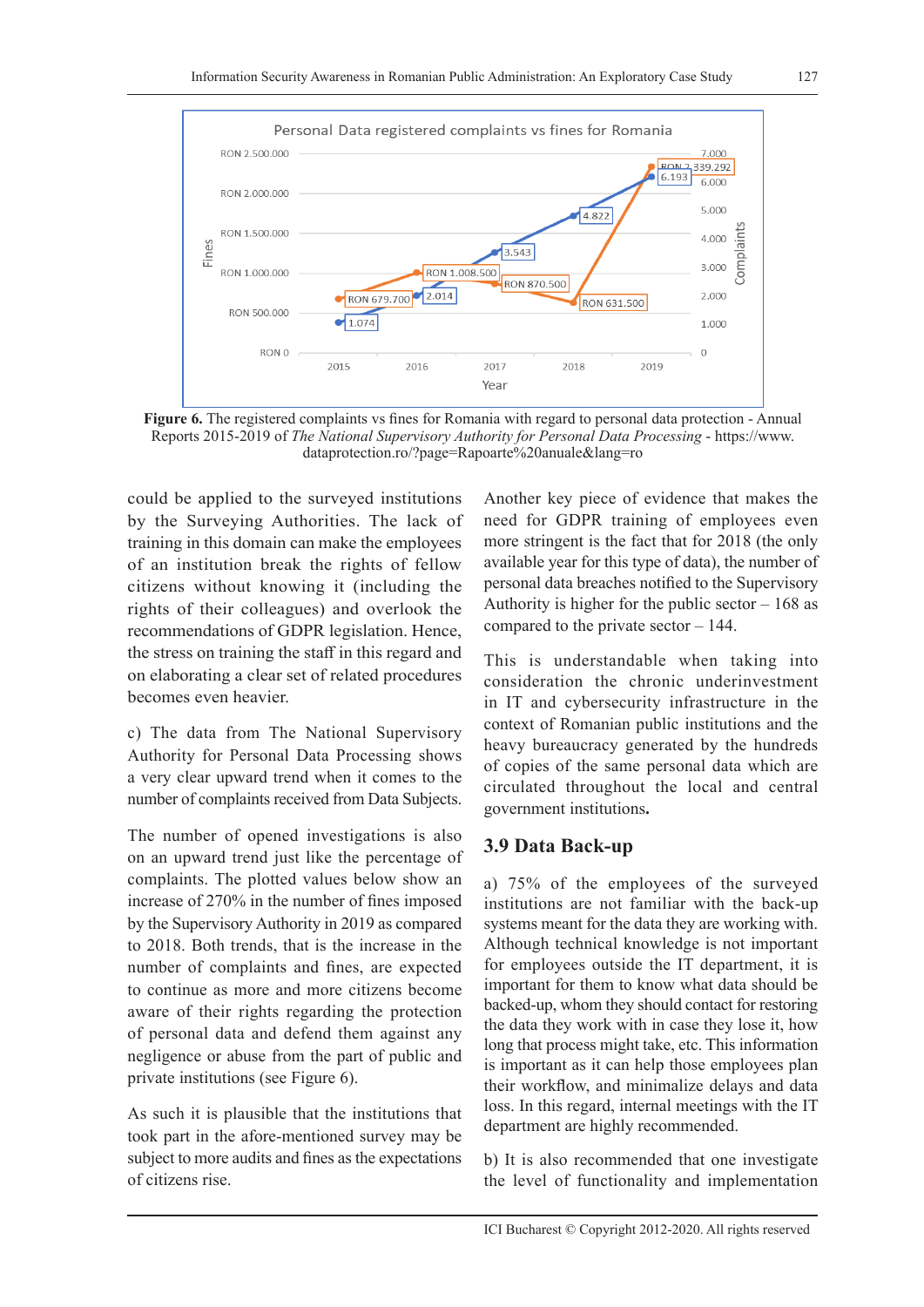

**Figure 7.** Data Backup Considerations, source - https://i-technet.sec.s-msft.com/dynimg/IC744507.jpeg

of the back-up solutions in the afore-mentioned institutions. These services are essential for the proper functioning of any entity that processes a huge volume of data.

c) The lack of knowledge data backup systems has an important negative impact on business continuity, as without training and knowledge transfer, employees are unable to execute even some basic troubleshooting and recoveries and they cannot reduce downtimes.

d) The state of the IT backup infrastructure in the institutions that participated in this survey should be evaluated on the basis of international standards, best practices and guidelines related to information security and business continuity, mainly ISO 27001:2013 and ISO 22301:2019 – in order to to get a clear picture with regard to the critical aspects that should be improved. In this respect, Figure 7 illustrates the main points to be considered when deploying or improving a backup solution.

# **4. Conclusion**

Taking into consideration the answers, it can be noticed that a consistent part of the employees of the surveyed institutions display a reduced trust with regard to their colleagues` level of training in cybersecurity. Namely, 50% of them think the respective level is unsatisfactory. This evaluation is in accordance with the auditors` conclusions expressed in the related observations and recommendations.

Increasing the confidence of those employees in their own training, and in their colleagues` training can be achieved by specialized training programs related to cybersecurity issues, personal data protection and the institution`s proper use of devices and applications. Also, it is recommended that the management and consultants of the Romanian public administration should focus on practice and not on theory so that the employees can eventually master the right skills, improve their vigilance and develop the reflexes needed in order to efficiently fight against the risks and threats they will encounter.

From this study one can infer that employees from the Romanian public administration know the shortcomings of the cybersecurity domain at the workplace. The public servants find the current state of affairs unsatisfactory with regard to the level of cybersecurity and that is why they show their willingness to learn to adapt to cyber security challenges so that potential risks in their workplace can be minimized.